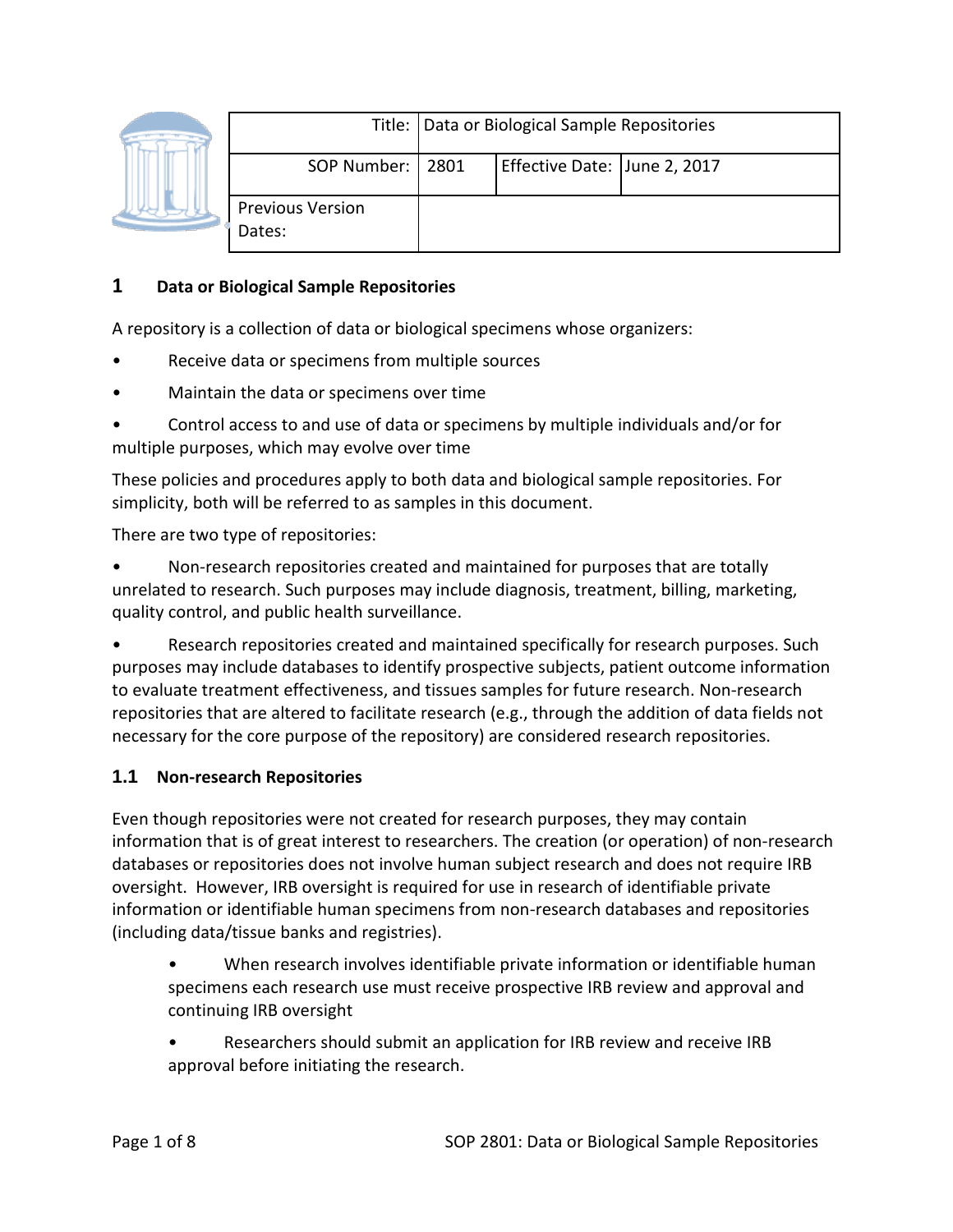• Where available, the application should include any available information about the circumstances under which the information or specimens were originally collected.

• Investigators who believe their research may be exempt from the human subject regulations should include a request for exemption #4 with the IRB application.

• The IRB may require researchers to obtain the informed consent of subjects for research involving information or specimens contained in non-research databases or repositories. The IRB can waive the requirement for informed consent if the research meets the criteria in the regulation

# **1.2 Research Repositories**

Research repositories involve three components:

- the collectors of samples;
- the storage and data management center; and
- the recipient investigators.

#### **1.2.1 Sample collection**

If the samples were collected for research purposes or are associated with information that can identify the donor, then informed consent must be obtained from the donor unless appropriately waived by the IRB.

Informed Consent information should include:

- A clear description of
	- o the operation of the database;
	- o the specific types of research to be conducted;
	- o the conditions under which data will be released to recipient-investigators; and
	- o procedures for protecting the privacy of subjects and maintaining the confidentiality of data

• A statement regarding future withdrawal of the data from the study (i.e., state whether subjects may, in the future, request that their data be destroyed or that all personal identifiers be removed from data).

• Other information, such as the length of time that data will be stored, subjects' access to information learned from the research, and secondary uses of the samples should be considered as appropriate.

Repositories should have data submission policies to ensure that the data was collected in an ethical manner, such as informed consent and IRB approval.

- Sample Storage and Management
- Repositories should have written policies on: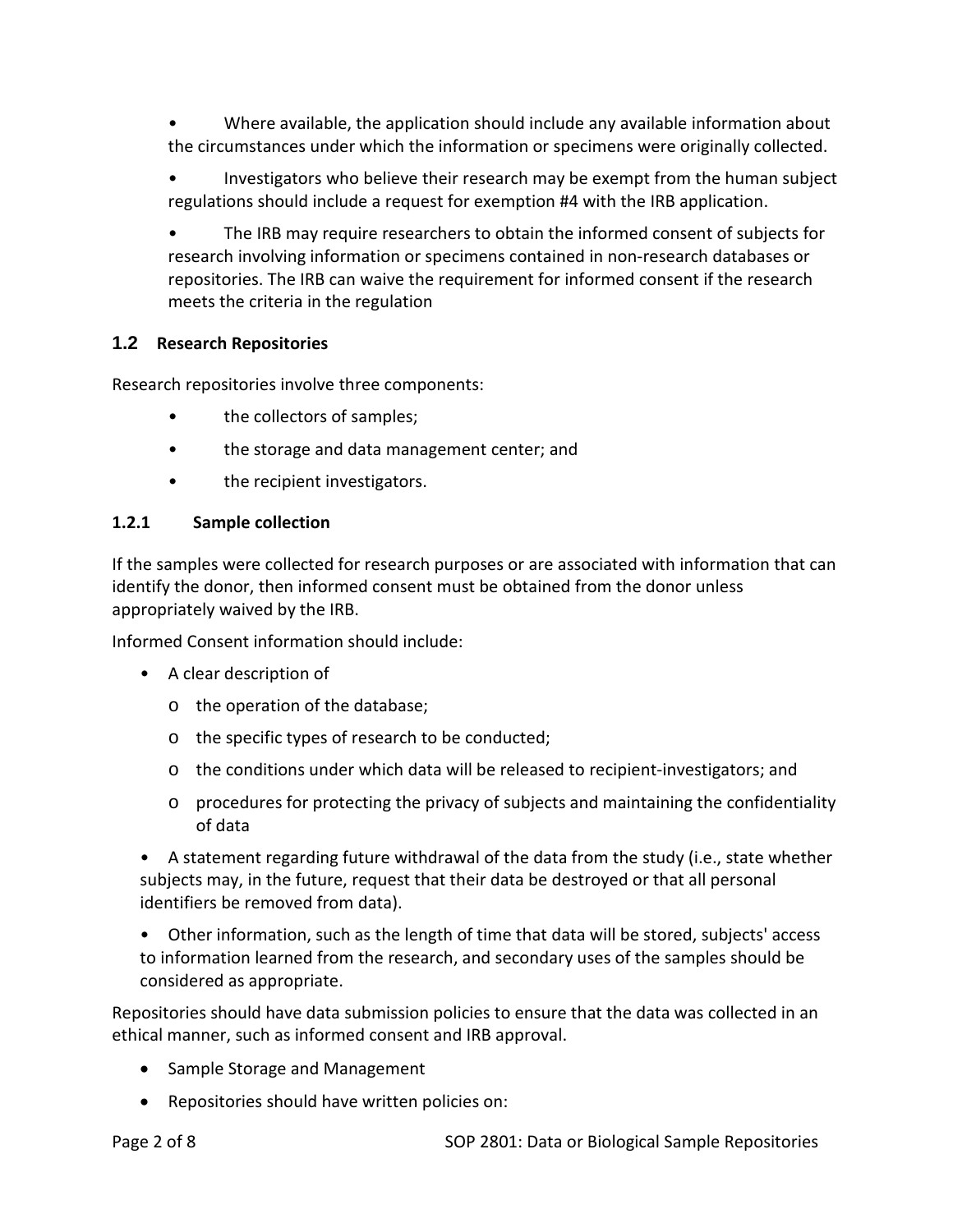- o Data and tissue submission requirements
- o Informed consent
- o IRB review
- o Physical and procedural mechanisms for the secure receipt, storage, and transmission of information and specimens
- Policies on release of information and specimens
	- o Coding
	- o Release of identifier
	- o Certificates of Confidentiality

# **1.2.2 Recipient Investigators**

Recipient-investigators should have a written agreement with the repository. The agreement should specify under what conditions the data is being released to the recipient-investigator(s). The terms under which the data is released determine whether the research requires IRB oversight.

## **1.2.3 IRB Oversight**

Operation of a research repository and its data management center under the auspices of the UNC-Chapel Hill is subject to oversight by the UNC-Chapel Hill IRB. Proposals to establish a repository must be submitted to the IRB specifying the conditions under which data and specimens may be accepted and shared, and ensuring adequate provisions to protect the privacy of subjects and maintain the confidentiality of data. The IRB also reviews and approves a sample collection protocol and informed consent document for distribution to sample collectors and their local IRBs.

#### **2. Biological Specimens**

All activities involving the collection of human biological specimens for research purposes, as well as the research use of specimens collected for clinical care, must be conducted under the terms of an IRB approved research protocol. The collection and use of human biological specimens (either identifiable or de-identified) must comply with all applicable laws and regulations for research involving human biological specimens or superseding requirements. .2

# **2.1 Regulatory Oversight**

Under HHS regulations, a human subject is a living individual about whom an investigator conducting research obtains

- •data through intervention or interaction with the individual, or
- •identifiable private information

Whether research involving biological specimens meets the definition of human subjects research is based on a) how the specimens were obtained and b) whether the specimens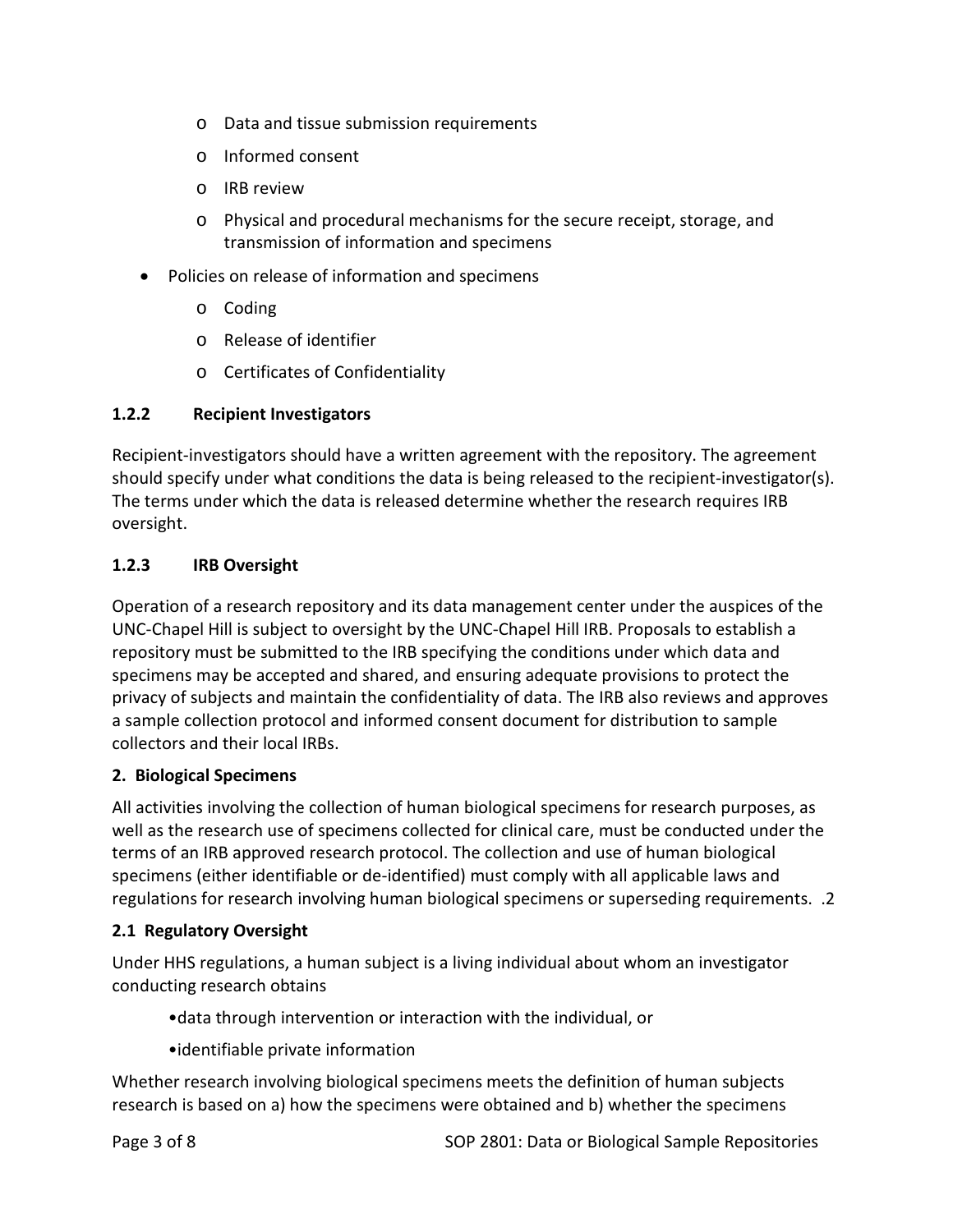include identifiable private information. If the specimens are obtained specifically for research purposes, then they have been collected through intervention or interaction with the individual and, thus, the research meets the definition of human subjects research. If the specimens were not collected for research purposes but as part of routine clinical care or other non-research purpose, then the research only meets the definition of human subjects research if the specimens include identifiable private information.

An exception to this is federally-funded research involving Newborn Blood Spots. Per the Newborn Screening Saves Lives Reauthorization Act of 2014 (Public Law No: 113-240), federally-funded research funded using newborn dried spots is considered human subjects research regardless of whether the specimens are identifiable. Further, the law eliminates the ability of the IRB to approve alterations or waivers of informed consent under 45 CFR 46.116(c) and 116(d) for research involving newborn dried blood spots.

## **3. Research use of cord blood from births at UNC Hospitals**

According to UNC Hospitals policy (February 15, 2000), any collection for research use of placental tissue, umbilical cord tissue or cord blood from births at UNC Hospitals will require written consent of the mother. Investigators seeking to acquire such specimens for research use should prepare an IRB application including a consent form. They must also notify the Department of OB/GYN, since protocols involving obstetrical patients also require review by the OB/GYN Department Research Committee and requests for cord blood may need to be prioritized. Investigators will be responsible for making arrangements for obtaining consent and collecting the specimens.

This policy is based on the following considerations:

- 1. Cord blood and placental tissue are a unique source of stem cells and other biologic materials, with great therapeutic potential. Consequently there is increasing demand.
- 2. Certain research uses of these tissues already require informed consent. In particular, the recent designation of UNC Hospitals as a collection site for an NHLBI-sponsored Cord Blood Bank for stem cell research will result in approaching most if not all mothers for permission to collect cord blood for this purpose.
- 3. Certain ethnic groups do not view the placenta and placental blood as waste, but as sacred objects. Using tissues from such persons without their consent would constitute a serious violation of their rights.

FDA regulations do not apply to biological specimens unless they are gathered as part of a clinical investigation involving human subjects or being used to test a medical device. HIPAA does not cover biological specimens but does cover protected health information (PHI) linked to the specimens.

Registries are sometimes created by a public authority (e.g., the North Carolina Central Cancer Registry was created by the North Carolina Legislature, see [North Carolina General Statute](http://www.schs.state.nc.us/SCHS/CCR/Article_7.html)  [Chapter 130A -](http://www.schs.state.nc.us/SCHS/CCR/Article_7.html) Article 7)If the research meets the definition of human subjects research, then all of the requirements of this document apply.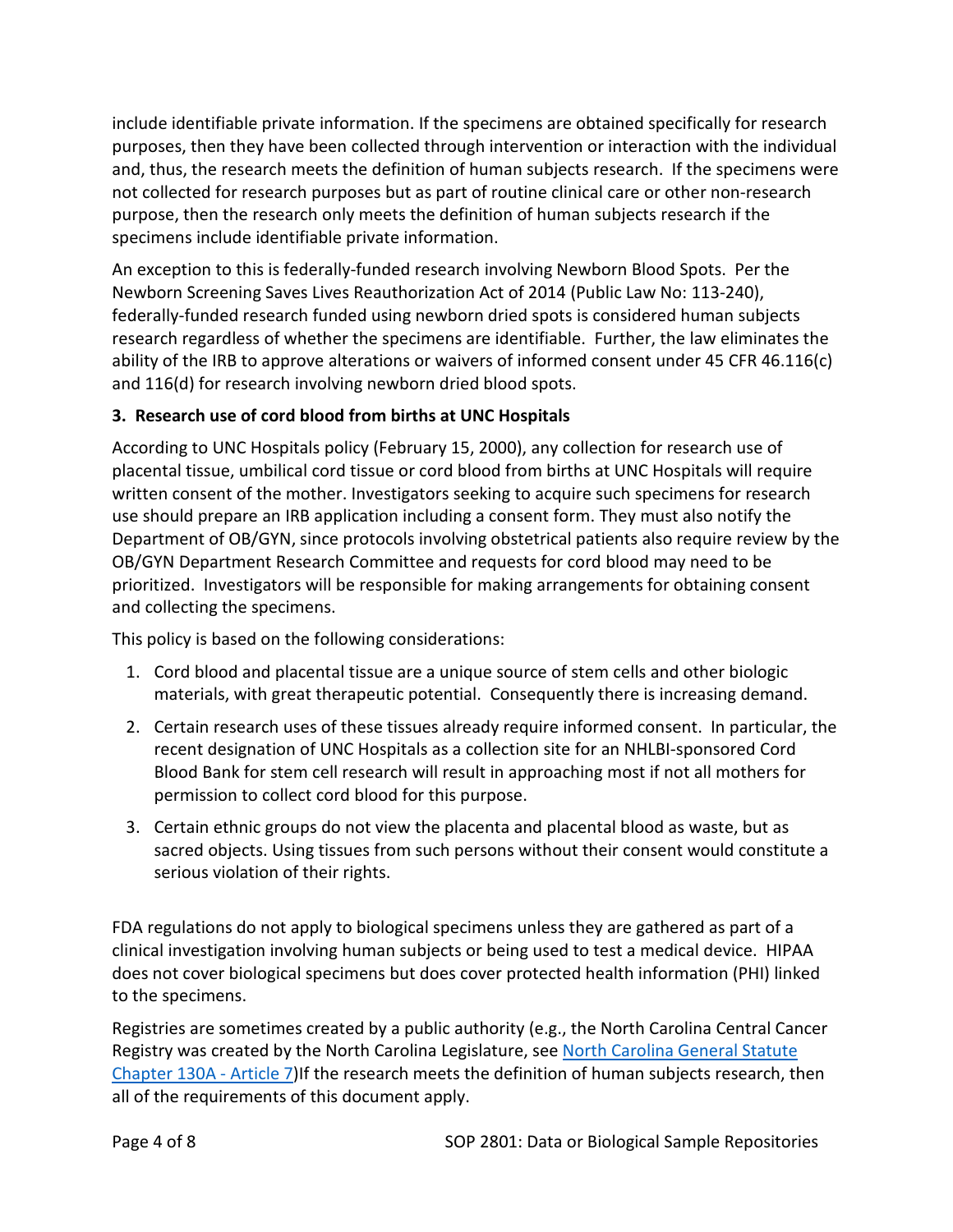## **3.1 IRB Review**

Research involving only biological specimens may be exempt under Exemption Category #4: "Research involving the collection or study of existing data, documents, records, pathological specimens, or diagnostic specimens, if these sources are publicly available or if the information is recorded by the investigator in such a manner that subjects cannot be identified, directly or through identifiers linked to the subjects." However, in order to qualify under this category, all of the specimens must exist prior to the research being submitted to the IRB. Additionally, this exemption cannot be applied to federally-funded research involving Newborn Blood Spots.

Non-exempt research only involving biological specimens may be eligible for expedited review if it is minimal risk and falls within one of the following categories:

- Collection of blood samples by finger stick, heel stick, ear stick, or venipuncture [with restrictions]
- Prospective collection of biological specimens for research purposes by noninvasive means.
- Research involving materials… that have been collected, or will be collected solely for nonresearch purposes

All non-exempt research involving biological specimens that are not eligible for expedited review must be reviewed at a convened IRB meeting.

For all non-exempt research involving biological specimens, informed consent and documentation of consent is required unless waived by the IRB. Informed consent is required for all federally-funded research using Newborn Blood Spots.

#### **3.2 Coded Human Data or Biological Specimens**

The UNC-Chapel Hill IRB policy is based on the OHRP guidance document entitled, "Guidance on Research Involving Coded Private Information or Biological Specimens" (October 16, 2008 http://www.hhs.gov/ohrp/policy/cdebiol.html). This document:

1. Provides guidance as to when research involving coded private information or specimens is or is not research involving human subjects, as defined under HHS regulations for the protection of human research subjects (45 CFR part 46).

2. Reaffirms OHRP policy that, under certain limited conditions, research involving only coded private information or specimens is not human subjects research.

3. Clarifies the distinction between (a) research involving coded private information or specimens that does not involve human subjects and (b) human subjects research that is exempt from the requirements of the HHS regulations.

4. References pertinent requirements of the HIPAA Privacy Rule that may be applicable to research involving coded private information or specimens.

Note: The FDA definition of human subjects differs from the Common Rule definition. Use of coded specimens for FDA‐regulated research such as research on In Vitro Diagnostic Devices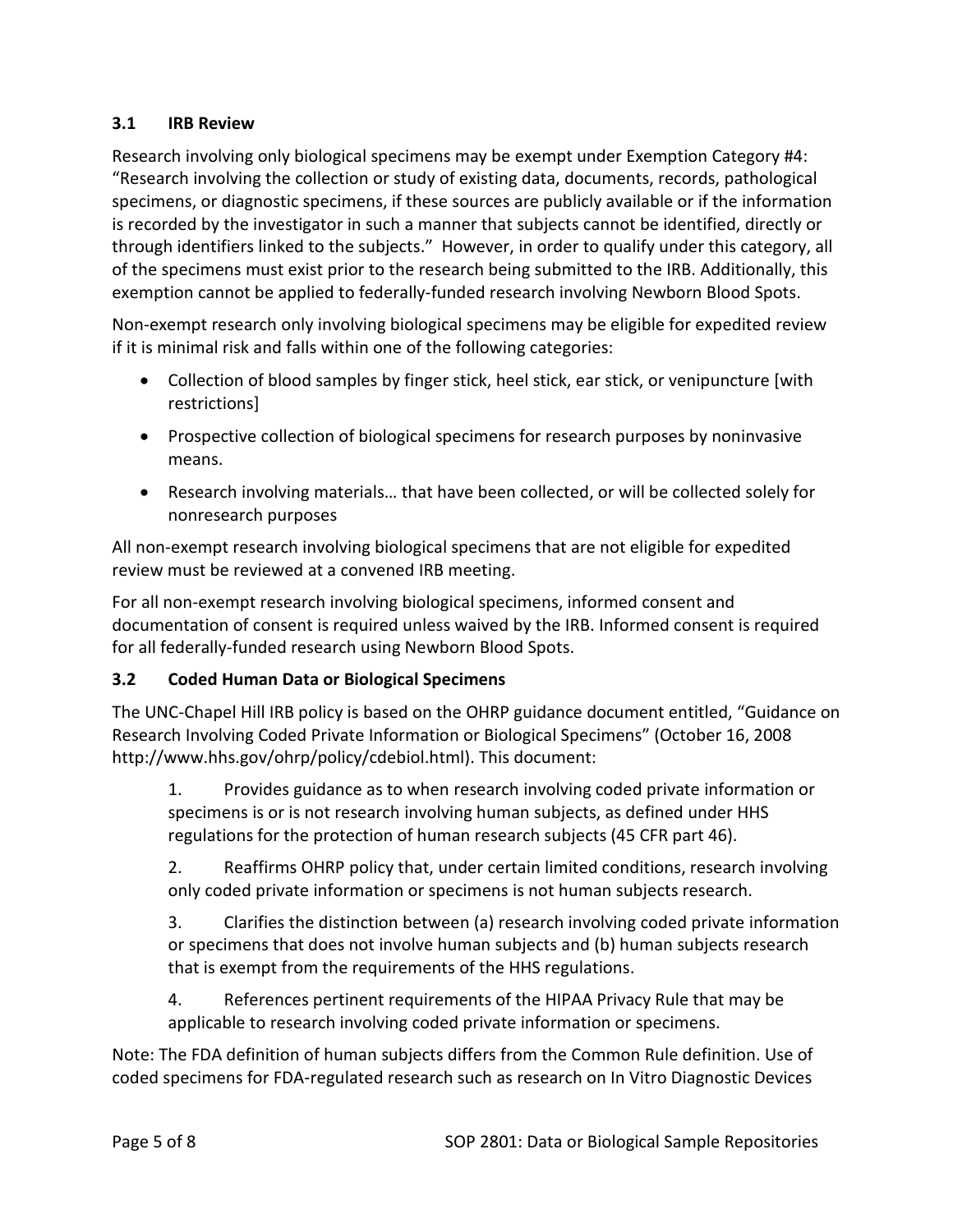requires assessment according to the FDA regulations and guidelines. Investigators should contact the IRB office for guidance.

For purposes of this policy, coded means that: (1) identifying information (such as name or social security number) that would enable the investigator to readily ascertain the identity of the individual to whom the private information or specimens pertain has been replaced with a number, letter, symbol, or combination thereof (i.e., the code); and (2) a key to decipher the code exists, enabling linkage of the identifying information to the private information or specimens.

#### Guidance:

Obtaining identifiable private information or identifiable specimens for research purposes constitutes human subjects research. Obtaining identifiable private information or identifiable specimens includes, but is not limited to:

1. Using, studying, or analyzing for research purposes identifiable private information or identifiable specimens that have been provided to the investigator from any source; and

2. Using, studying, or analyzing for research purposes identifiable private information or identifiable specimens that were already in the possession of the investigator.

In general, private information or specimens are considered to be individually identifiable when they can be linked to specific individuals by the investigator(s) either directly or indirectly through coding systems.

Private information or specimens are not considered to be individually identifiable when they cannot be linked to specific individuals by the investigator(s) either directly or indirectly through coding systems.

Research involving only coded private information or specimens (other than federally-funded research using Newborn Blood Spots) do not involve human subjects per the Common Rule definition if both of the following conditions are met:

1. The private information or specimens were not collected specifically for the currently proposed research project through an interaction or intervention with living individuals; and

2. The investigator(s) cannot readily ascertain the identity of the individual(s) to whom the coded private information or specimens pertain because, for example:

The investigators and the holder of the key enter into an agreement prohibiting the release of the key to the investigators under any circumstances, until the individuals are deceased (note that the HHS regulations do not require the IRB to review and approve this agreement);

In some cases an investigator who obtains coded private information or specimens about living individuals under one of the conditions cited in 2(a)‐(c) above may (1) unexpectedly learn the identity of one or more living individuals, or (2) for previously unforeseen reasons now believe that it is important to identify the individual(s). If, as a result, the investigator knows, or may be able to readily ascertain, the identity of the individuals to whom the previously obtained private information or specimens pertain, then the research activity now would involve human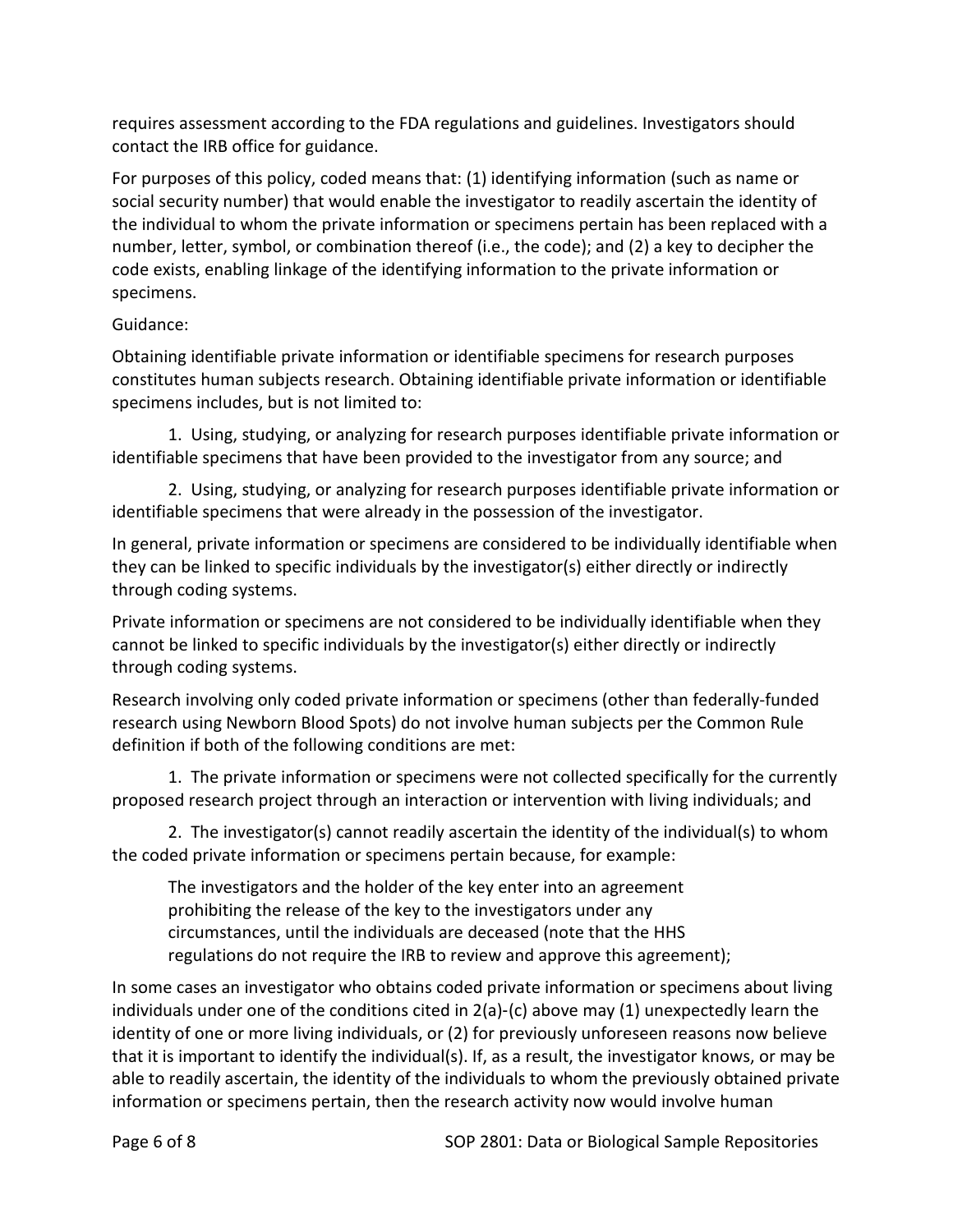subjects. Unless this human subjects research is determined to be exempt. IRB review of the research would be required. Informed consent of the subjects also would be required unless the IRB approved a waiver of informed consent.

# **3.3 Who Should Determine Whether Coded Private Information or Specimens Constitutes Human Subjects Research**

The investigator in consultation with the IRB Chair or Director of the IRB Office will determine if the research involving coded information or specimens requires IRB review following the procedures for Human Subjects Research Determinations.

## **3.4 Sample Storage and Management**

Repositories should have written policies on:

- Data and tissue submission requirements
- Informed consent
- IRB review
- Physical and procedural mechanisms for the secure receipt, storage, and transmission of information and specimens
- Policies on release of information and specimens
- Coding
- Release of identifier
- Certificates of Confidentiality

#### **3.5 Recipient Investigators**

Recipient-investigators should have a written agreement with the repository. The agreement should specify under what conditions the data is being released to the recipient-investigator(s). The terms under which the data is released determine whether the research requires IRB oversight.

#### **3.6 IRB Oversight**

Operation of a research repository and its data management center under the auspices of the UNC-Chapel Hill is subject to oversight by the UNC-Chapel Hill IRB. Proposals to establish a repository must be submitted to the IRB specifying the conditions under which data and specimens may be accepted and shared, and ensuring adequate provisions to protect the privacy of subjects and maintain the confidentiality of data. The IRB also reviews and approves a sample collection protocol and informed consent document for distribution to sample collectors and their local IRBs.

#### **4. Gene manipulation in human subjects research**

All research involving gene transfer into human subjects or any form of recombinant DNA research must be reviewed by the University's Institutional Biosafety Committee in addition to IRB review. All recombinant DNA research must be reviewed and approved by the NIH's